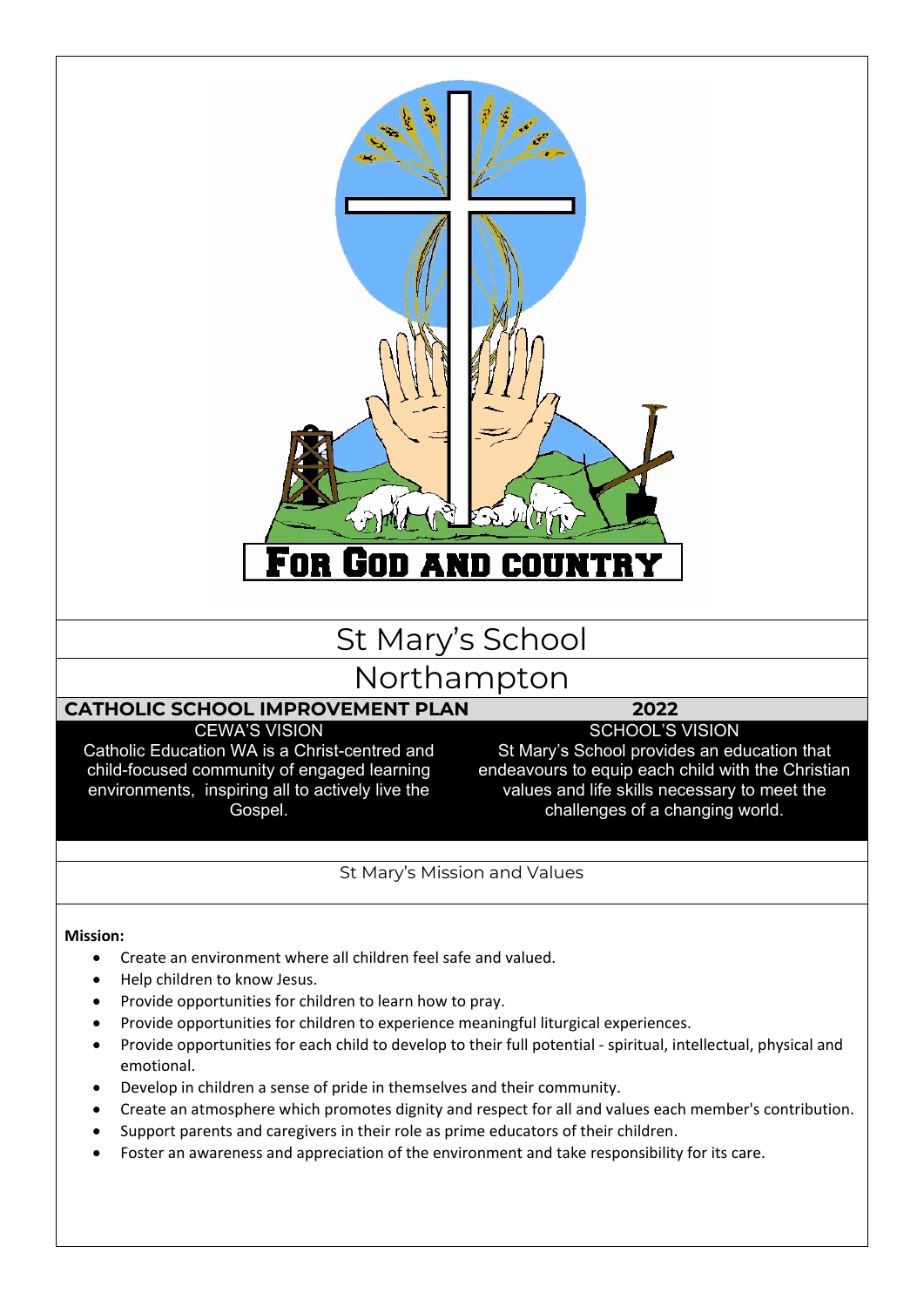#### **Values:**

- We believe in building and nourishing each other's personal *Faith* relationship with Christ.
- We believe in providing a purposeful and stimulating curriculum which provides a *Challenge* to our students, through quality teaching and learning that is tailored to meet the needs of individual students.
- We believe that all individuals and our environment are to be valued and worthy of *Respect*.
- We believe a culture for learning is nurtured and sustained by cooperation, collaboration and *Teamwork* among students, parents/caregivers, staff and other invested groups.

# St Mary's School **Northampton**

Strategic intents should be drawn from and complementary to CECWA's Strategic Directions (2019-2023) with the necessary alignment and recognition to the context of the school. Strategic intents are developed through a school-wide consultative process. The strategic intents are broad goals and success factors that can be articulated in more detail and action through the iterative School Improvement Plan. Through the cycle of strategic planning, when CECWA's Strategic Directions are renewed, a school will factor this in when its next cycle of strategic consultation and generation of new intents over a three-year period occurs.

## STRATEGIC INTENTS | 2020-2023

| <b>Focus Area</b>                                  | <b>Informed</b><br>by<br><b>Evidence</b><br>Qualitative<br>and<br><i><u><b>auantitativ</b></u></i><br>$\epsilon$ | <b>Specific</b><br>Performance<br>&<br>development<br>goal to be<br>achieved<br>(stated<br>simply)                                                                 | <b>Measurable</b><br>Evidence that will<br>be used to<br>demonstrate<br>progression and<br>goal achievement                                                                                                                                                                                                                     | <b>Achievab</b><br>le<br>What<br>actions<br>will we<br>take to<br>achieve<br>the goal? | <b>Relevant</b><br>How does the goal<br>connect to your<br>school's Plan?                      | <b>Time Bound</b><br>What are the<br>timeframe<br>milestones?<br><b>Timeframe</b> within<br>which the goal<br>will be achieved                                                                                                                                                                                                                                                                                                                                                                 | <b>Resources</b><br>Support/resou<br>rces that will<br>be required to<br>achieve the<br>goal.<br>Key school-<br>based<br>personnel:<br>Who is<br>responsible for<br>ensuring we<br>are on track? | <b>Success</b><br><b>Indicators</b><br>How will we know<br>we have been<br>successful<br>(quantitative and<br>measurable)?                                                                        | <b>Monitori</b><br>ng<br><b>Process</b><br>and<br><b>Progress</b><br>How will<br>we<br>ensure<br>we are on<br>track and<br>have not<br>taken our<br>eyes off<br>the<br>qoals? |
|----------------------------------------------------|------------------------------------------------------------------------------------------------------------------|--------------------------------------------------------------------------------------------------------------------------------------------------------------------|---------------------------------------------------------------------------------------------------------------------------------------------------------------------------------------------------------------------------------------------------------------------------------------------------------------------------------|----------------------------------------------------------------------------------------|------------------------------------------------------------------------------------------------|------------------------------------------------------------------------------------------------------------------------------------------------------------------------------------------------------------------------------------------------------------------------------------------------------------------------------------------------------------------------------------------------------------------------------------------------------------------------------------------------|--------------------------------------------------------------------------------------------------------------------------------------------------------------------------------------------------|---------------------------------------------------------------------------------------------------------------------------------------------------------------------------------------------------|-------------------------------------------------------------------------------------------------------------------------------------------------------------------------------|
|                                                    |                                                                                                                  |                                                                                                                                                                    |                                                                                                                                                                                                                                                                                                                                 |                                                                                        | <b>Catholic Identity</b>                                                                       |                                                                                                                                                                                                                                                                                                                                                                                                                                                                                                |                                                                                                                                                                                                  |                                                                                                                                                                                                   |                                                                                                                                                                               |
| <b>School</b><br><b>Parish</b><br><b>Relations</b> | QCS 101<br>Systematic<br>Evangelis<br>ation                                                                      | School and<br>parish<br>continue to<br>develop<br>strong<br>relationships<br>Regular<br>presence of<br><b>Parish Priest</b><br>in the school<br>and in<br>classes. | Embedded<br>Evangelisation<br>Plan understood<br>by all staff.<br>Parish priest and<br>teaching staff work<br>in conjunction to<br>deliver RE units of<br>work.<br>Regular mass<br>celebrations,<br>liturgical singing<br>and sacramental<br>programs.<br><b>Ongoing Altar</b><br>Serving Training<br>for Year 5/6<br>students. | <b>RE</b><br>Programs<br>linked<br>with<br>Parish<br>Priest<br>involveme<br>nt.        | Linked to<br>Evangelisation Plan<br>Link to Catholic Identity<br>CEWA strategic<br>directions. | 2020<br>Evangelisation<br>plan created.<br>2020 Semester 2<br>onwards:<br>Program meeting<br>discuss Parish<br>involvement.<br>Minimum once<br>per term.<br>Addition of RE<br>news in<br>newsletter/<br>Northampton<br><b>News</b><br><b>Addition of Parish</b><br>news into school<br>newsletter<br>Examples:<br>-Catholic<br>Traditions and<br>customs.<br>-Religious fun<br>page<br>*word sleuth<br>*matching church<br>symbols to words<br>2021 Joint school<br>parish community<br>event. | Key<br>documents<br>including<br>Evangelisation<br>Plan created<br>and<br>communicated<br>All staff                                                                                              | Parish involvement<br>is evident in<br>programs.<br>Parish priest is<br>present at<br>assemblies and<br>other school events.<br>Students and<br>parents are familiar<br>with parish<br>practices. | Focus<br>during<br>termly<br>program<br>ming<br>meetings<br>using<br>integrate<br>d<br>mentality                                                                              |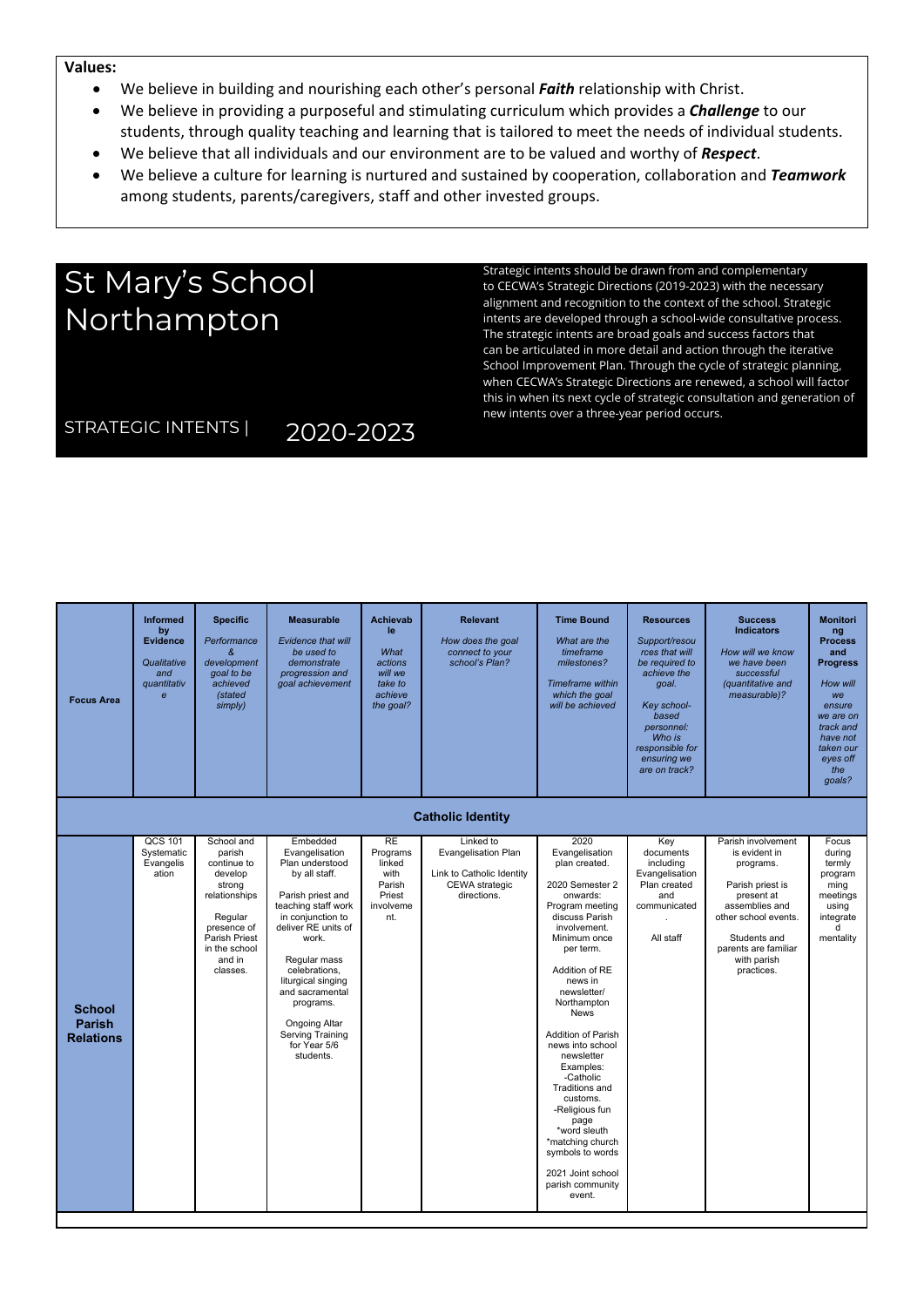#### **Education Vision for Learning Embedde d in school practice CEWA** strategic **Directions**  $OCS$  304  $-305$ Develop and embed working Vision for Learning Document based on **CEWA** model. Create 5 teacher practice document w hich is visible in every classroom. The integration and communication of the document to staff and community. School performan ce data indicates that students are being extended into the upper quartile of standardised achievement. Classrooms and school grounds reflect the Vision clearly Dedicated PLC's related to vision and 5 teacher practices. Enhance student's achi evement and Wellbeing Link to CEWA Strategic Directions 2020: Vision for learning developed 2021: Teacher practices evident through observations/pro grams. 2022/23: Teacher practices embedded in school operations Focus on Vision for learning through SIP document each year. All Staff **CEWA** consultants. Staff know and understand our undercom... and can speak about it to members to our com munity. 5 teacher practices are evident in programming, school operations and classroom design. Learning intentions and Success Criteria displayed in classrooms. Evident in SIP document s Focus in staff PLC's **Community Communi ty partnersh ips** QCS 201 Parent survey Data Staff survey data Build on our current community partnerships and explore new opportunities with local businesses and community groups. Regularly create opportunities for the school community and wider community to visit and interact with the school. Expanded community partnerships Regular formal/informal opportunities for parental and community involvement in the school. **Communit** y involveme nt linked to teaching and learning programs. P&F mixed activities between fundraisin g and communit y building events. Focus on developing community through CEWA strategic directions 2020 Link to community involvement in programming meetings. **Community** development opportunities post COVID. Addition of class news in newsletter 2021 explore new opportunities for community outreach. 2020-2022 **Regular** opportunities (formal and informal) for parent involvement in the school All staff St Mary's P&F School Board Staff to show evidence of community outreach in programs. Continued presence at Brookview and Meals on Wheels Calendar of events for parent/ community involvement in Term planners P&F Meeting at the start of the year highlights importanc e of communit y building. Program meeting criteria includes communit y check. **Stewardship School practices and operation s reflects sustainab ility** QCS 304 Climate Survey data Our programs and practices reflect sustainability . Recycling program is embedded including a mentality of reduce, reuse and recycle. Recycling program is embedded in the school. Regular newsletter regalar nowsletter<br>items focussed on sustainability. School programs links to sustainable practice. Communi cate to staff, students and parents. Focus on sustainabi lity during Science and other programs. Investigat e 3<sup>rd</sup> party sustainabi lity programs (e.g Wastewis e) and potential grants. Link with Science. Link to Stewardship goal in CEWA strategic directions. Strong link with community involvement 2020: Start with a focus in programs 2021: Staff member assigned as sustainability coordinator. Looking for opportunities to develop sustainable initiatives 2020-2023: Recycling program and drop off is embedded and well communicated in the school. Sustainability coordinator (Kelsey, Science) All staff All members of the community can articulate how we show sustainable practice. Recycling program is embedded into the school environment. Evidence of sustainab le<br>practice in program ming document s. Evidence in SIP document s **Below is a list of example ideas put forward by the community to achieve the Strategic Plan goals above. Please note:** • **This list is non exhaustive and provides a guide for the Strategic Plan integration.** • **Every example does not have to be completed during the 3-year period Catholic Identity Education Example 20 and Community Community Community Stewardship** 'Church' presence within the classroom Music classes/lessons Mindfulness Education Creating an effective recycling program Creating a choir for Masses.<br>
School-wide programs for literacy and<br>
numeracy Free book swap at the front of our school Worm farm Catholic practices for Non-Catholic families. For example - what is the sign of the cross and why is it done, what can be expected in a Mass. Online platform of communications for all<br>classes (Seesaw) Pioneer Lodge community out reach. Appreciation of climate change and how we can make a difference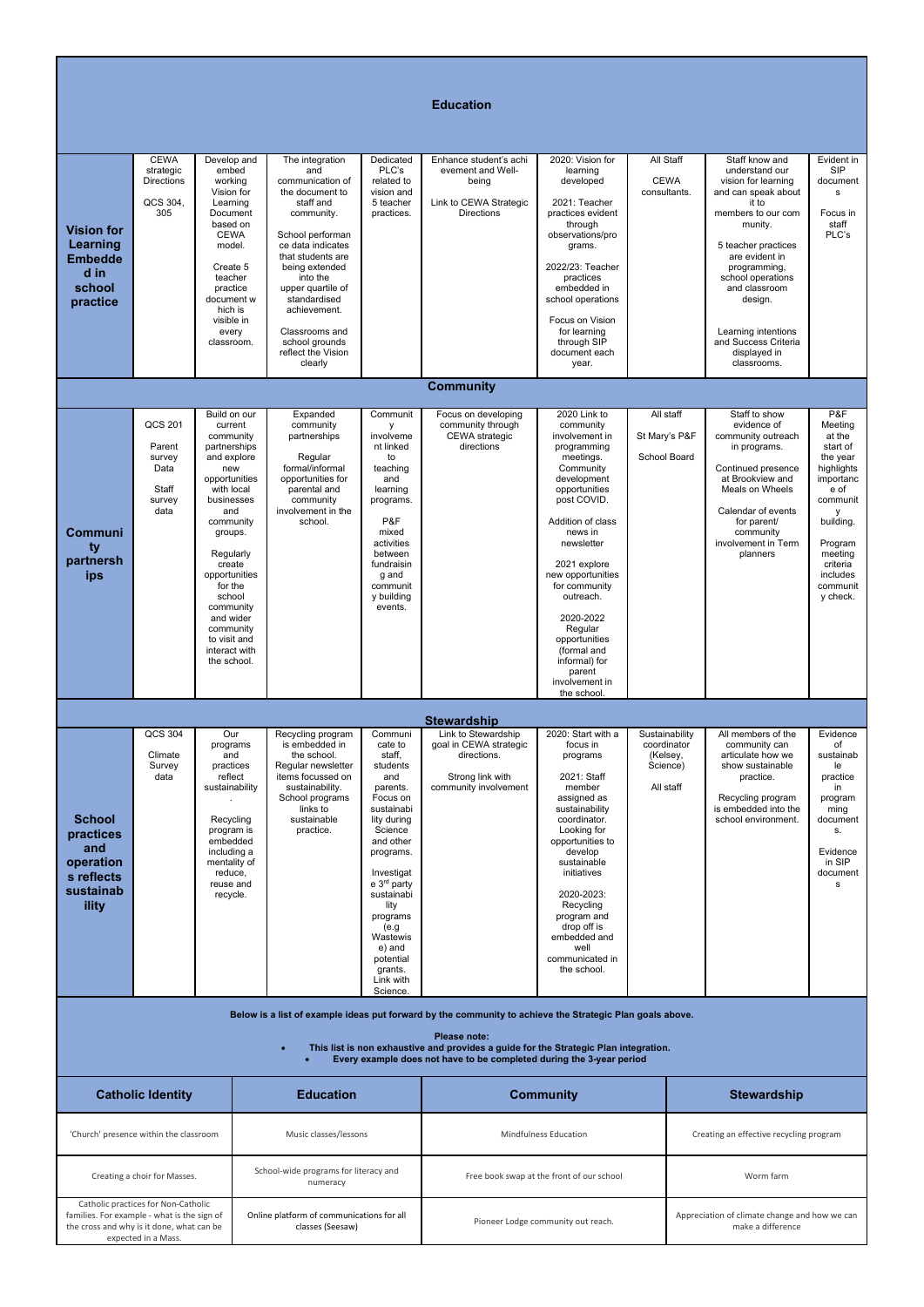| School intervention program to support<br>students who are struggling or need<br>extension in Literacy and Mathematics. | Proactive in the Community                                                                 | Sustainability through Science |
|-------------------------------------------------------------------------------------------------------------------------|--------------------------------------------------------------------------------------------|--------------------------------|
| School Uniforms move from skirts to skorts                                                                              | Regular posts on Social Media                                                              | Waterwise and Sun Safety       |
|                                                                                                                         | Specific ways to bring our Dads into the school: Dads to visit<br>the school once a term.  |                                |
|                                                                                                                         | Students contribute to the information put into<br>Northampton News: Jokes, poems, recipes |                                |
|                                                                                                                         | Community/Parish community invited to school functions/<br>feast days                      |                                |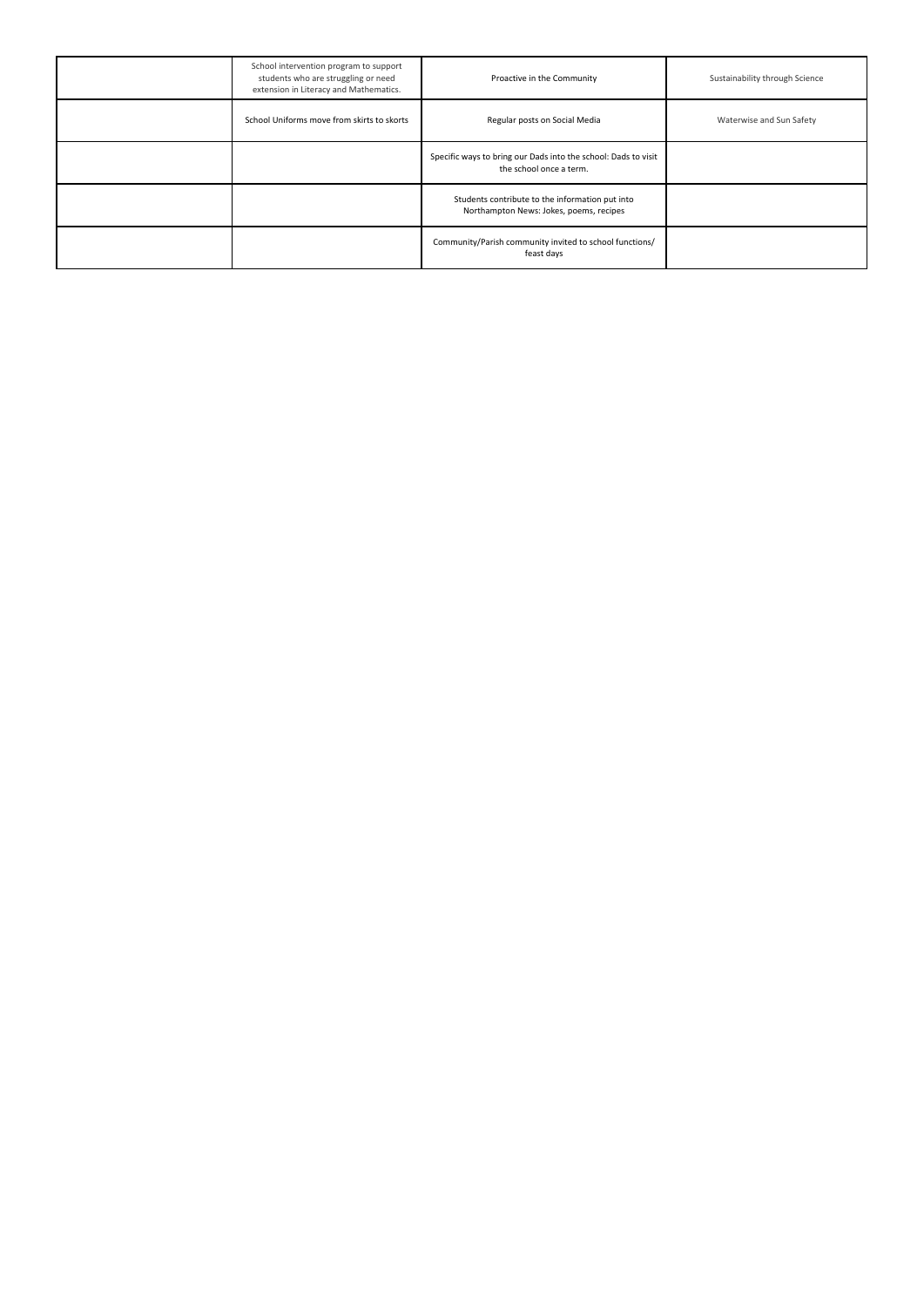

In considering the school's Strategic Intents over the next three years in Catholic Identity, Education, Community and Stewardship, together with the iterative Improvement Goals (collectively the Catholic School Improvement Plan), priority also needs to be placed on identifying faith formation and mission objectives. These are the foundation to any school improvement goal setting and can permeate across all four pillars.

It is recommended schools focus on three goals across a three-year period. The template below has been provided to schools at Evangelisation Planning workshops over the past 4-5 years and may be modified to suit the school's context. It is primarily based on staff formation because staff cannot effectively evangelise students unless they themselves are suitably formed. The following link to the Accreditation for CEWA SharePoint may provide a valuable resource for schools. This plan should be reviewed annually and schools are encouraged to utilise support from CEWA's Faith Formation Team. These goals are to be incorporated and infused through the Catholic School Improvement Plan.

|                                                                                                                        |                                                                                       | STAFF Evangelisation Planning 2022-2024                                                                                                                                                                                                                                        |                                                                                                                                                      |                                                      |                                                                                                                                                                                                                                                               |
|------------------------------------------------------------------------------------------------------------------------|---------------------------------------------------------------------------------------|--------------------------------------------------------------------------------------------------------------------------------------------------------------------------------------------------------------------------------------------------------------------------------|------------------------------------------------------------------------------------------------------------------------------------------------------|------------------------------------------------------|---------------------------------------------------------------------------------------------------------------------------------------------------------------------------------------------------------------------------------------------------------------|
|                                                                                                                        | Focus (What)                                                                          | Diagnosis (Why)                                                                                                                                                                                                                                                                | <b>Strategy (How)</b>                                                                                                                                | <b>Responsibility (Who)</b>                          | <b>Success Indicators</b>                                                                                                                                                                                                                                     |
| <b>Pre-Evangelisation: Raising</b><br><b>Religious Awareness</b>                                                       | Understanding the<br>Ritual, Symbols and<br>Importance of Liturgical<br>Celebrations. | Staff and students<br>require deeper<br>knowledge of these<br>sacred rituals to build<br>understanding and<br>relevance.                                                                                                                                                       | At each mass, one aspect<br>of the mass will be<br>explained in the<br>introduction gradually<br>building understanding<br>throughout the year.      | <b>Teachers</b><br><b>REC</b><br>Principal<br>Priest | Observation on entering and<br>leaving church.<br>Level of participation<br>Level of understanding and<br>respect<br>Deepening the understanding<br>of rituals and gestures and<br>why we do them e.g. Why do<br>we bless ourselves and what<br>does it mean? |
|                                                                                                                        | Focus (What)                                                                          | Diagnosis (Why)                                                                                                                                                                                                                                                                | <b>Strategy (How)</b>                                                                                                                                | <b>Responsibility (Who)</b>                          | <b>Success Indicators</b>                                                                                                                                                                                                                                     |
| <b>CHRISTIAN WITNESS:</b><br><b>BEHAVIOUR EXPRESSING THE</b><br>DIVINE LIFE WITHIN The<br>community life of the school | Continuing our culture<br>of Witness though<br>community interactions<br>and events.  | Demonstrate behaviour,<br>that is thoughts, words<br>and actions, which reflect<br>their personal<br>relationship with God.<br>Activities that allow staff<br>to be Christ-like as they<br>go about their daily<br>duties and life at school,<br>and in the wider<br>community | Staff Meetings/PLC<br>Staff and Guest Speakers,<br>Professional<br>Development Days,<br>Various Liturgical Events,<br><b>Staff Christian Service</b> | Teachers<br><b>REC</b><br>Principal                  | Staff attendance records<br>Staff discussion observations<br>Staff participation observation<br>Individual staff discussions<br>Specific examples of practice<br><b>Staff Accreditation records</b>                                                           |
|                                                                                                                        | Focus (What)                                                                          | Diagnosis (Why)                                                                                                                                                                                                                                                                | <b>Strategy (How)</b>                                                                                                                                | <b>Responsibility (Who)</b>                          | <b>Success Indicators</b>                                                                                                                                                                                                                                     |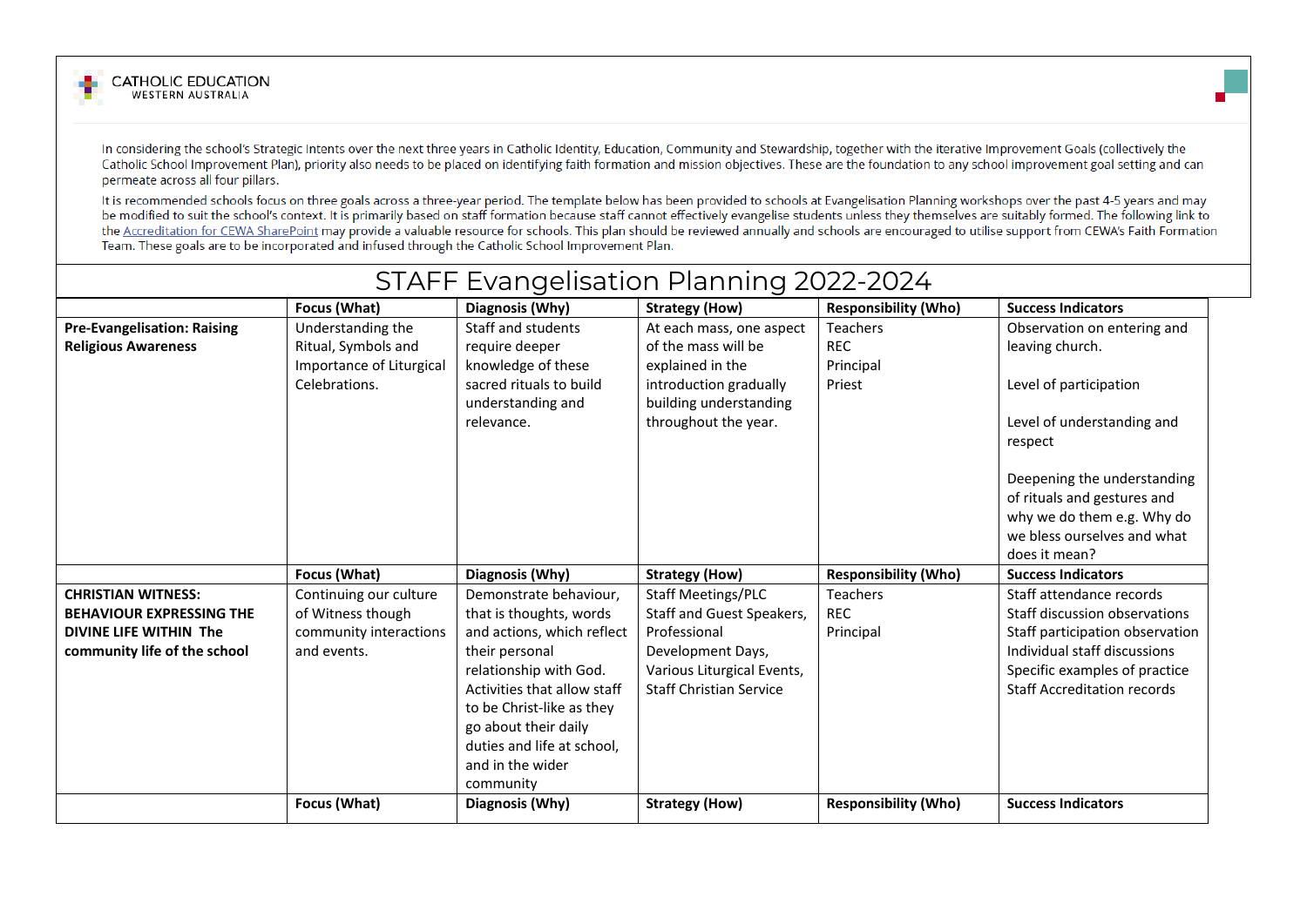| <b>INTRODUCING CHRIST: How will</b>       | Integration of our             | Witness of our school     | Masses and liturgies            | Teachers                    | Staff discussion observations      |
|-------------------------------------------|--------------------------------|---------------------------|---------------------------------|-----------------------------|------------------------------------|
| our school community proclaim             | <b>School Values and Fruit</b> | values and FOS in our     | <b>Sacraments</b>               | <b>REC</b>                  | Staff participation observation    |
| Jesus is Risen and offers his             | of the Spirit cycle            | staff and students daily  | Class Masses                    | Principal                   | Staff feedback - written           |
| power for people's needs?                 | through Liturgical             | lives.                    | Integrated in newsletter        |                             | Individual staff discussions       |
|                                           | Celebrations                   |                           | write ups and                   |                             | Specific examples of practice      |
|                                           |                                |                           | communications to               |                             | <b>Staff Accreditation records</b> |
|                                           |                                |                           | parents                         |                             |                                    |
|                                           | Focus (What)                   | Diagnosis (Why)           | <b>Strategy (How)</b>           | <b>Responsibility (Who)</b> | <b>Success Indicators</b>          |
| THE CALL TO GROW IN                       | I believe in the               | Drawing staff and         | Staff Meetings/PLC              | <b>Teachers</b>             | <b>Class Posters</b>               |
| <b>DISCIPLESHIP: Christian</b>            | forgiveness of sins.           | students into an          | <b>Staff and Guest Speakers</b> | <b>REC</b>                  | FOS/commandments.                  |
| experiences of God:                       | Experience of the Spirit:      | understanding of a        | Professional                    | Principal                   | Relationships within the           |
|                                           | Yearning for inner             | forgiving God and Jesus'  | Development Days                |                             | school.                            |
| The Apostles' Creed: I believe in         | peace                          | example of this. Further  | Various Liturgical Events       |                             | Observations                       |
| the forgiveness of sins.                  |                                | how this can translate to | Staff Reflecting using the      |                             | <b>Discussions</b>                 |
| <b>Experience of the Spirit: Yearning</b> |                                | St Mary's and in our      | <b>Teacher Resource RE</b>      |                             | Annual review of practices.        |
| for inner peace                           |                                | actions/words.            | Book. (Start of Year)           |                             | Responsiveness to almsgiving       |
|                                           |                                |                           | Daily Interactions              |                             | and caring for environment         |
|                                           |                                |                           | <b>Conflict Resolution:</b>     |                             | by staff, students &               |
|                                           |                                |                           | Restorative Practice.           |                             | community                          |
|                                           |                                |                           |                                 |                             | Annual review of practices         |
|                                           |                                |                           |                                 |                             |                                    |
|                                           | Focus (What)                   | Diagnosis (Why)           | <b>Strategy (How)</b>           | <b>Responsibility (Who)</b> | <b>Success Indicators</b>          |
| THE CALL TO GROW IN                       | Understanding of what          | To deepen to staff and    | Introduce Staff to the          | Teachers                    | Student participation in           |
| <b>DISCIPLESHIP:</b>                      | prayer is, how to lead         | therefore student         | Prayer Scope and                | <b>REC</b>                  | prayers                            |
| Prayer                                    | prayer in its different        | understanding of prayer,  | Sequence                        | Principal                   | Publishing prayers in the          |
|                                           | forms and make it              | relevance and             | <b>Staff Meetings/PLC</b>       | <b>CEWA Consultant</b>      | Newsletter                         |
|                                           | relevant to the students       | development over the      | <b>Staff and Guest Speakers</b> |                             | Teacher knowledge of Scope         |
|                                           | lives                          | course of development     | Professional                    |                             | & Sequence of Prayers to be        |
|                                           |                                | through the year levels.  | Development Days                |                             | taught                             |
|                                           |                                |                           |                                 |                             | Assessment of prayer               |
|                                           |                                |                           |                                 |                             | knowledge by classroom             |
|                                           |                                |                           |                                 |                             | teachers in RE                     |
|                                           |                                |                           |                                 |                             |                                    |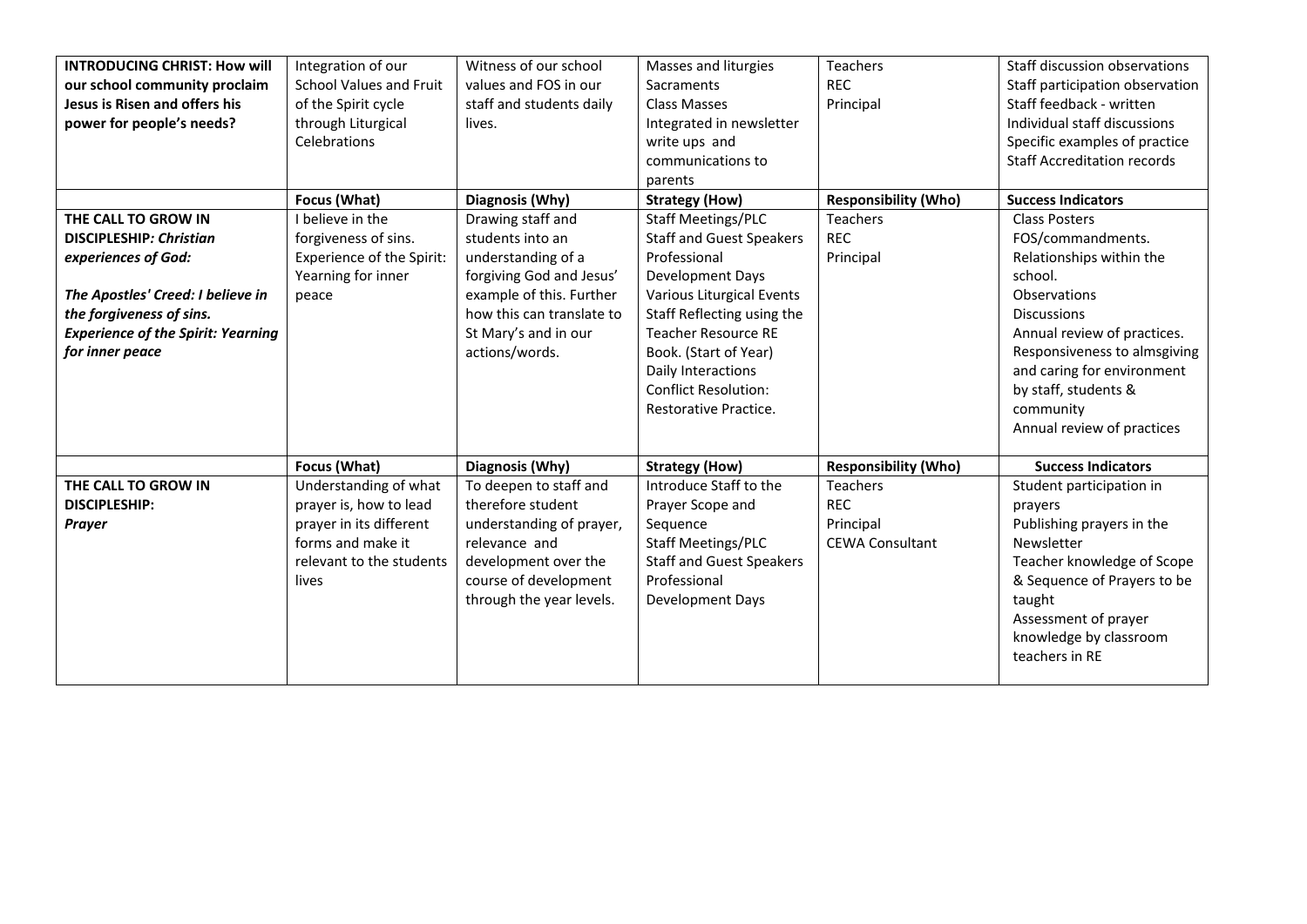# **Improvement Goals**

## School:

Year:

The Improvement Goals are not intended to capture all the strategic activities of a school but rather prioritise the key areas of focus that will have the highest impact on realising sustained and relevant improvement. Schools are encouraged to limit the number of goals established to maximise depth and impact of strategy. Similarly, this is an iterative document that aligns with the ongoing nature of change that occurs in a school in order to embed processes and practices that lead to a quality Catholic education. Regular monitoring, review and updating of these goals is encouraged and schools may find the addition of notes and/or appendices to capture significant milestones and achievements useful in celebrating success and establishing the next iteration of improvement goals.

There is an expectation that at least one goal for Aboriginal education and Early Years education (if relevant) be included.

### **INFORMED BY EVIDENCE FROM**

- **Staff Formation Planning**
- Quality Catholic Education guiding principles, frameworks and processes
- CECWA Strategic Directions (2019-2023)
- · School Strategic Plan
- · National Quality Standard (NQS) Audit
- Aboriginal Education / AEIM: Aboriginal Education Improvement Map
- Curriculum requirements
- · Student data analysis, e.g. Power BI & other achievement data, attendance, wellbeing etc.
- · School Cyclic Review
- · School Climate Survey
- · Technology Integration Matrix (TIMS) / Technology Uses and Perceptions Survey (TUPS)
- School improvement processes

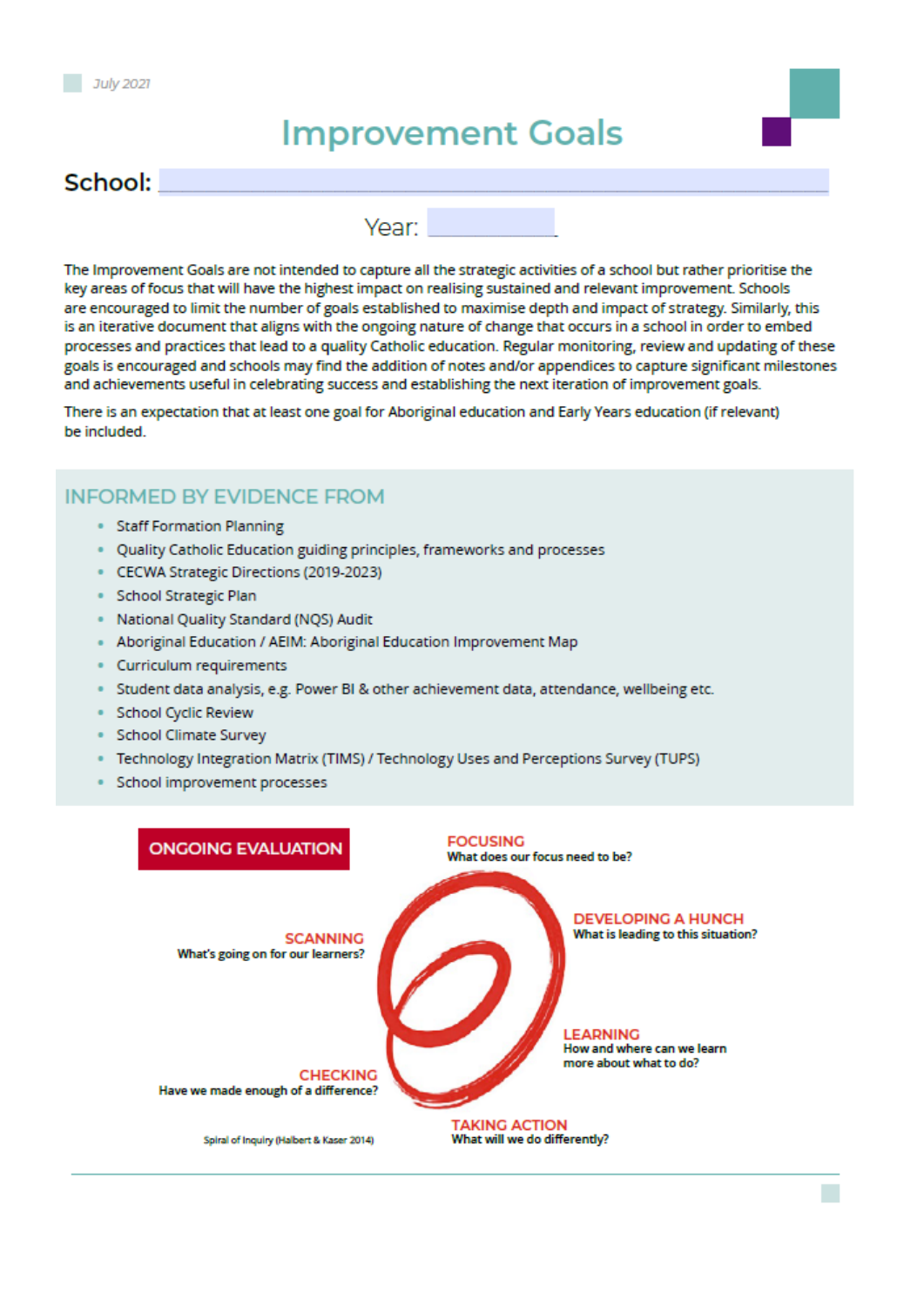|                                                                   | <b>CATHOLIC IDENTITY</b> Inspiring Christ-centred Leaders                                                                                                                                            |                                                                                            |                                                                                                                       |                                                                                                   |                                                                                                                                                                             |  |
|-------------------------------------------------------------------|------------------------------------------------------------------------------------------------------------------------------------------------------------------------------------------------------|--------------------------------------------------------------------------------------------|-----------------------------------------------------------------------------------------------------------------------|---------------------------------------------------------------------------------------------------|-----------------------------------------------------------------------------------------------------------------------------------------------------------------------------|--|
| <b>Improvement Goals</b>                                          | <b>Relevant Actions</b>                                                                                                                                                                              | <b>Timeframe</b>                                                                           | <b>Resources</b>                                                                                                      | Success Indicators                                                                                | Monitoring Process and<br><b>Progress</b>                                                                                                                                   |  |
| Performance & development goal to be<br>achieved (stated simply). | What actions will we take to achieve the<br>goal?                                                                                                                                                    | What are the timeframe milestones?<br>Timeframe within which<br>the goal will be achieved. | Support/resources that will be required<br>to achieve the goal.<br>Key school-based personnel who will be<br>engaged. | How will we know we<br>have been successful<br>(quantitative and measurable)?                     | Who is the staff member who will<br>ensure we are on track and have not<br>taken our eyes off the goals? When/how<br>regularly will this be done? How will this<br>be done? |  |
| <b>School-Parish Relations</b>                                    | Regular visits (Wednesdays TBC)<br>by Parish Priest in classes and<br>across the school.<br>School masses and liturgies to be<br>celebrated in different spaces<br>(classrooms, church and outdoors) | As relevant throughout the year                                                            | Parish Priest and Principal<br>Class teachers                                                                         | Regular timetabled visits<br>Whole school/Class<br>masses/liturgies in calendar with<br>locations | Principal, Priest and REC                                                                                                                                                   |  |

|                                                                                                                          |                                                                                                                                                                                                                                                          |                                                                                            | <b>EDUCATION</b> Catholic Schools of Excellence                                                                                                     |                                                                                                                                                                |                                                                                                                                                                             |
|--------------------------------------------------------------------------------------------------------------------------|----------------------------------------------------------------------------------------------------------------------------------------------------------------------------------------------------------------------------------------------------------|--------------------------------------------------------------------------------------------|-----------------------------------------------------------------------------------------------------------------------------------------------------|----------------------------------------------------------------------------------------------------------------------------------------------------------------|-----------------------------------------------------------------------------------------------------------------------------------------------------------------------------|
| <b>Improvement Goals</b>                                                                                                 | <b>Relevant Actions</b>                                                                                                                                                                                                                                  | Timeframe                                                                                  | <b>Resources</b>                                                                                                                                    | <b>Success Indicators</b>                                                                                                                                      | Monitoring Process and<br>Progress                                                                                                                                          |
| Performance & development goal to be<br>achieved (stated simply).                                                        | What actions will we take to achieve the<br>aoal?                                                                                                                                                                                                        | What are the timeframe milestones?<br>Timeframe within which<br>the goal will be achieved. | Support/resources that will be required<br>to achieve the goal.<br>Key school-based personnel who will be<br>engaged.                               | How will we know we<br>have been successful<br>(quantitative and measurable)?                                                                                  | Who is the staff member who will<br>ensure we are on track and have not<br>taken our eyes off the goals? When/how<br>regularly will this be done? How will this<br>be done? |
| Explicit learning and consistency<br>focussed on Literacy instruction<br>based on the Science of Reading<br>methodology. | Understand what explicit instruction<br>looks like.<br>Peer teaching/modelling of explicit<br>practice.<br>Learning Sprints focussed on<br>Explicit practice based on point of<br>need, Diebels data, teacher<br>feedback<br><b>Regular PLC Meetings</b> | Ongoing through 2022                                                                       | Mentoring and support from LSC<br>and Mentors.<br>Registration and advertising to staff<br>of relevant PD opportunities.<br>Create Engagement Norms | Improvement in Diebels data.<br>Feedback data from Mentors and<br>LSC.                                                                                         | Corinna, Dan and Aimee.<br>Termly Review with Principal                                                                                                                     |
| ECE Goal: Consistent approach<br>from EA and Teaching staff<br>regarding class operations and<br>management of students. | Termly Meetings with K.PP Team<br>(Teachers/EA's as needed)                                                                                                                                                                                              | Ongoing Semester 1 and 2                                                                   | Ongoing meetings with ECE staff to<br>ensure consistency of practice.                                                                               | Observations in class. Audit<br>documentations and improvement<br>against the standard.<br>NQS cleaning procedure signed<br>regularly and checked by Principal | ECE teaching staff<br>Principal                                                                                                                                             |
| Intervention Goal: Whole School<br>procedure for Tier 1,2 and 3<br>interventions.                                        | Whole school procedure created<br>Tier 2 and 3 students seen<br>regularly<br>Intervention and in class work,<br>closely aligned.                                                                                                                         | Ongoing                                                                                    | Time for LSC to visit classes, speak<br>with teachers regarding strategies<br>and Tier 2 alignment to programs.                                     | Increased growth against<br>assessment data of Tier 2 and 3<br>students                                                                                        | <b>LSC and Principal</b>                                                                                                                                                    |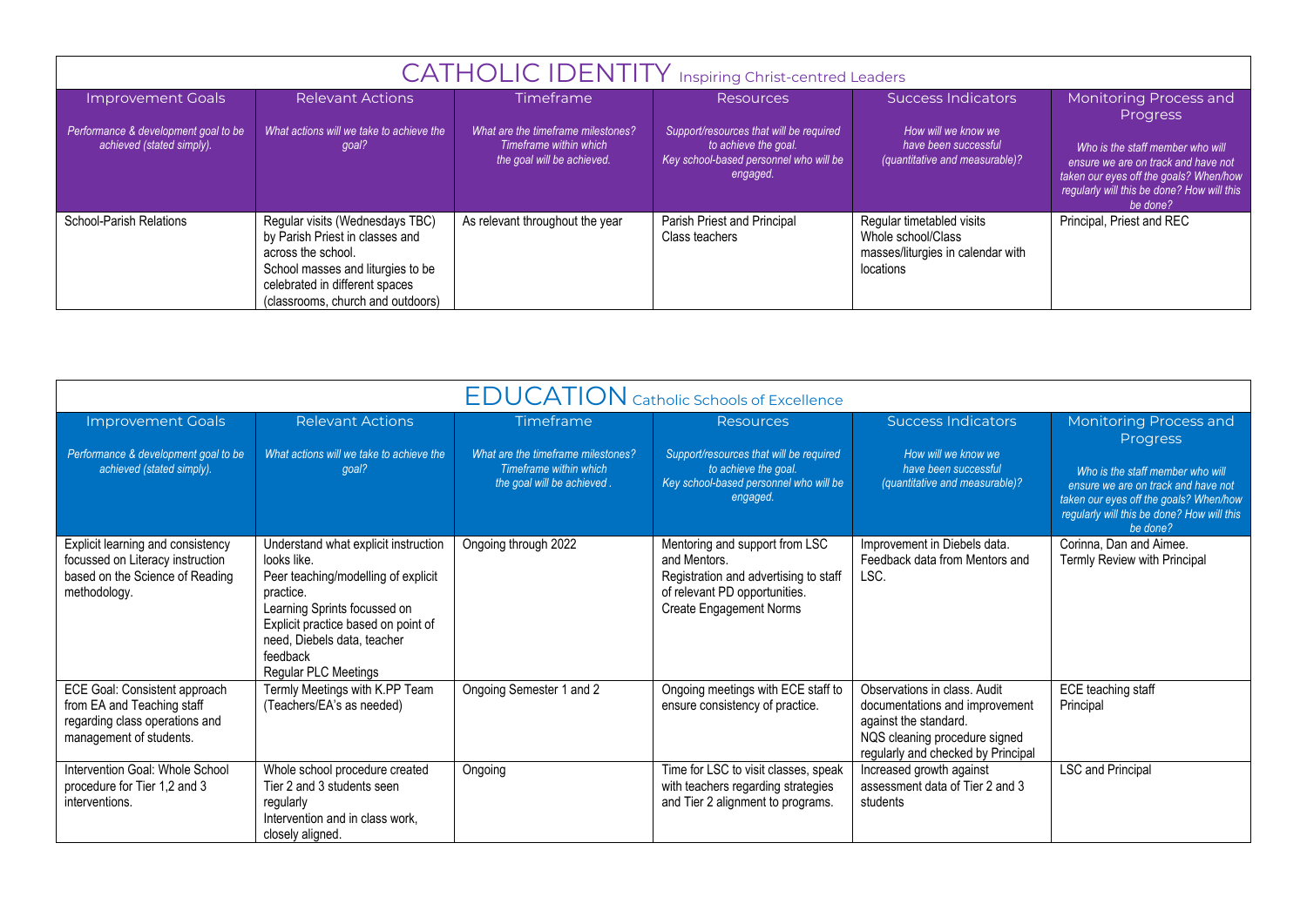|                                                            | Greater transparency with IEP/CAP<br>students                                                                                                                                            |         |                                                                                                                                      |                                                    |                                                        |
|------------------------------------------------------------|------------------------------------------------------------------------------------------------------------------------------------------------------------------------------------------|---------|--------------------------------------------------------------------------------------------------------------------------------------|----------------------------------------------------|--------------------------------------------------------|
| Aboriginal Education Improvement<br>Map: Perspective Focus | Integrating Aboriginal culture<br>through: Welcome signage, lessons<br>across all learning areas, where<br>appropriate.<br>Employment of an ATA to support<br>learning of ATSI students. | Ongoing | <b>GECKOS Coordinator, ATA</b><br>New lower/middle primary Cengage<br>resources purchased.<br>CEWA Consultant working with<br>staff. | Regular CEWA consultant Marion<br>in at the school | GECKOS Coordinator, ATA (TBC),<br>staff and Principal. |

|                                                                                                                                                                           | <b>COMMUNITY</b> Catholic Pastoral Communities                                                                                                                                 |                                                                                                        |                                                                                                                           |                                                                                                                                                                     |                                                                                                                                                                                                |  |
|---------------------------------------------------------------------------------------------------------------------------------------------------------------------------|--------------------------------------------------------------------------------------------------------------------------------------------------------------------------------|--------------------------------------------------------------------------------------------------------|---------------------------------------------------------------------------------------------------------------------------|---------------------------------------------------------------------------------------------------------------------------------------------------------------------|------------------------------------------------------------------------------------------------------------------------------------------------------------------------------------------------|--|
| <b>Improvement Goals</b>                                                                                                                                                  | <b>Relevant Actions</b>                                                                                                                                                        | <b>Timeframe</b>                                                                                       | Resources                                                                                                                 | <b>Success Indicators</b>                                                                                                                                           | <b>Monitoring Process and</b>                                                                                                                                                                  |  |
| Performance & development goal to be<br>achieved (stated simply).                                                                                                         | What actions will we take to achieve the<br>goal?                                                                                                                              | What are the timeframe milestones?<br>Timeframe within which<br>the goal will be achieved.             | Support/resources that will be required<br>to achieve the goal.<br>Key school-based personnel who will be<br>engaged.     | How will we know we<br>have been successful<br>(quantitative and measurable)?                                                                                       | <b>Progress</b><br>Who is the staff member who will<br>ensure we are on track and have not<br>taken our eyes off the goals? When/how<br>regularly will this be done? How will this<br>be done? |  |
| Wellbeing Focus: Implementation<br>and consistent integration of the<br>RULER program across the school.<br>Upskilling of Wellbeing base<br>knowledge and self-awareness. | Relevant staff upskilled in RULER<br>approach.<br>Staff/parent PD to increase<br>knowledge and understandings<br>Staff 'experts' train all staff re<br>integration of approach | Ruler training: Semester 1<br>Staff and parent PD: Semester 1/2<br>Staff and student training Term 3/4 | Key staff given time to complete<br>training.<br>PD/staff meeting given to<br>implementation and well-being<br>upskilling | Visual indicators of the program<br>around the class and school.<br>Conversations in class, areas of the<br>school dedicated to<br>Social/Emotional understandings. | RULER lead staff<br>Deb Perich (Wellbeing consultant)<br>Principal                                                                                                                             |  |

|                                                                            |                                                                                                                                                                     |                                                                                            | STEWARDSHIP Accessible, Affordable and Sustainable System of Schools                                                      |                                                                               |                                                                                                                                                                             |
|----------------------------------------------------------------------------|---------------------------------------------------------------------------------------------------------------------------------------------------------------------|--------------------------------------------------------------------------------------------|---------------------------------------------------------------------------------------------------------------------------|-------------------------------------------------------------------------------|-----------------------------------------------------------------------------------------------------------------------------------------------------------------------------|
| <b>Improvement Goals</b>                                                   | <b>Relevant Actions</b>                                                                                                                                             | <b>Timeframe</b>                                                                           | <b>Resources</b>                                                                                                          | Success Indicators                                                            | Monitoring Process and<br><b>Progress</b>                                                                                                                                   |
| Performance & development goal to be<br>achieved (stated simply).          | What actions will we take to achieve the<br>goal?                                                                                                                   | What are the timeframe milestones?<br>Timeframe within which<br>the goal will be achieved. | Support/resources that will be required<br>to achieve the goal.<br>Key school-based personnel who will be<br>engaged.     | How will we know we<br>have been successful<br>(quantitative and measurable)? | Who is the staff member who will<br>ensure we are on track and have not<br>taken our eyes off the goals? When/how<br>regularly will this be done? How will this<br>be done? |
| All areas impacted by cyclone<br>damage have been repaired or<br>upgraded. | All insurance work completed and<br>contents items ordered, delivered<br>and in classes.<br>Basketball court rebuilt<br>K.PP Playground redesigned and<br>completed | Semester 1/2                                                                               | Principal to order, against claim.<br>Budget allocated and spent relating<br>to insurance payout and recurrent<br>budgets | All areas/items are finished and in<br>use.                                   | Principal/Bursar                                                                                                                                                            |